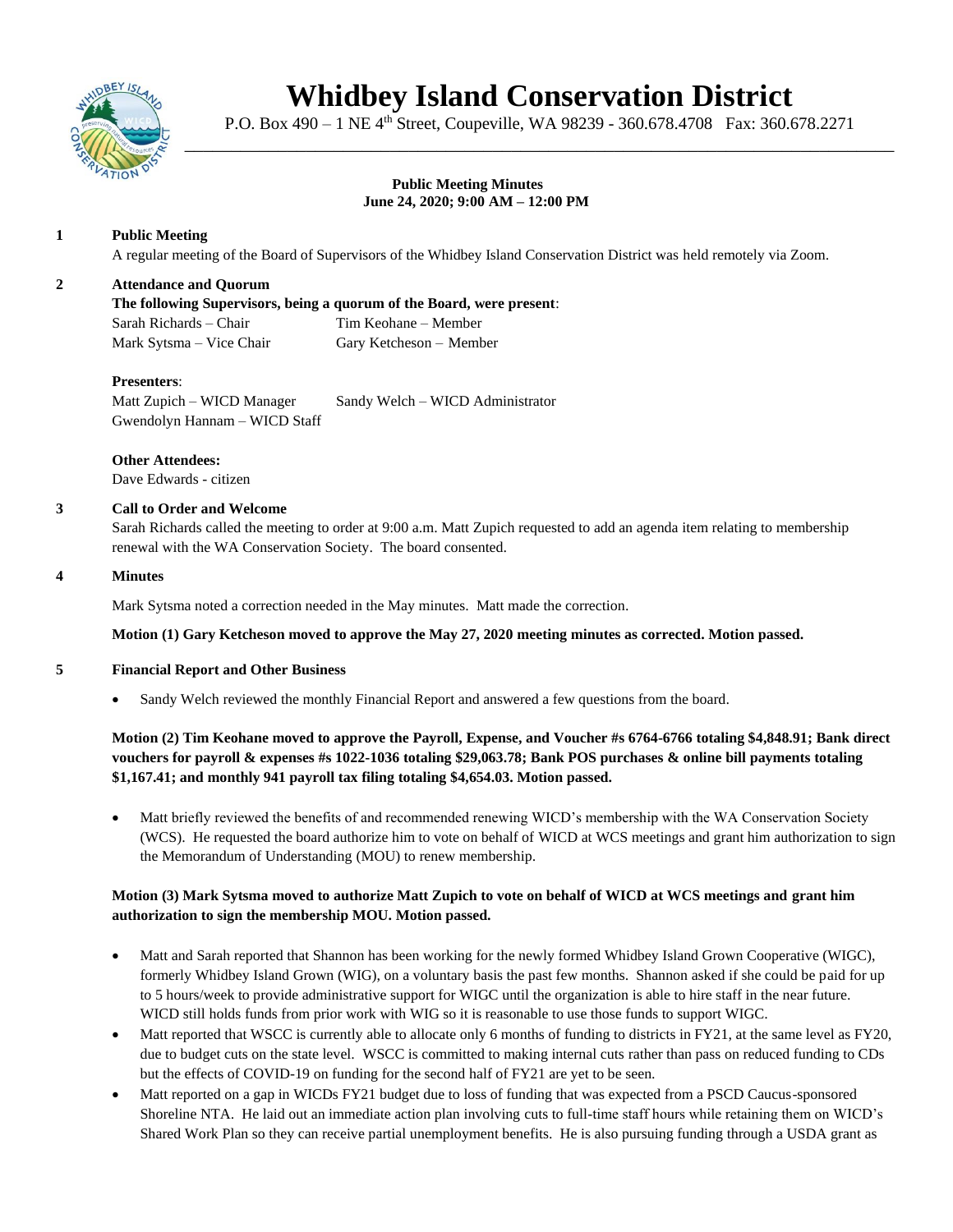well as waiting to hear from Island County regarding potential State Dept of Health funding for WICD. He will continue working with staff to find ways to close the budget gap.

#### **7 WSCC Update**

• Matt gave a brief update regarding WSCC deadlines for upcoming year-end grant reports for FY20 and FY21 grant addendums.

#### **8 NRCS Update**

• Matt gave an update on Jared Hamman's behalf. He noted there are 3 high tunnel applications on Whidbey for FY20.

#### **9 NW Region Engineering Cluster Agreement**

• Matt briefly discussed the Shared Engineer program for the benefit of new supervisors. He indicated that the annual engineering cluster agreement expires at the end of June however some revisions are still being made to some language in the agreement in an effort to make it cleaner and a more efficient renewal process. Matt requested authorization to sign the agreement once the final revisions are completed and acceptable.

## **Motion (4) Gary Ketcheson moved to authorize Matt Zupich to sign the revised engineering cluster agreement on behalf of the WICD board unless substantial changes to the agreement are presented. Motion passed.**

#### **10 Cost-Share Agreement**

• Matt reported that Erin Borden was originally assigned this project and wrote the farm plan which was approved at the March 2020 board meeting. Erin also entered the project into the WSCC Cost-Share Database and received the notice of funding. The project was re-assigned to Gwendolyn Hannam when Erin resigned in May. Gwendolyn reviewed details of the proposed project but an error with the funding breakdown was noticed while reviewing the contract during the meeting. Gwendolyn will work to resolve the issue with WSCC.

## **Motion (5) Tim Keohane moved to authorize Matt Zupich to sign the Noble Cost-Share Contract conditioned on adequate funding available from WSCC to carry out the project. Motion Passed.**

#### **11 Greenbank Project Update**

• Matt gave a brief overview of the Greenbank Marsh Restoration Project. He reported that the effort to replace a failing tidegate with an open channel to benefit salmonids is no longer being pursued mainly due to funding constraints. Tom Slocum, WICD's Shared Engineer, will continue to work with the property owner on a different strategy moving forward.

#### 12 **Lone Lake Project Update**

• Gwendolyn reported a successful, virtual stakeholder meeting was held by WICD the previous evening to review the results of the projects and algae management plan. There was some discussion regarding the content and quality of the plan compared with available funding and cost of the consultant such that the plan was somewhat "cookie-cutter" rather than highly customized. Mark Sytsma noted that the most feasible path forward, due to funding constraints, is to allow the lake to recover naturally which it seems to be doing since grass carp were removed. Also, the consultant does not believe the lake outlet is part of the algae problem but it is still a concern of landowners around the lake.

#### **13 District Manager Report**

- Matt discussed one minor change to WICD's "Return to Work Plan" which complies with the Governor's "Safe Start Washington" plan. Staff has been successfully implementing the plan for just over a week both in the office and field. They are working staggered shifts in the office to minimize risk of exposure and at the Governor's suggestion to continue telework if possible. Matt recommends keeping the office closed to public visitation for the foreseeable future, until staff can feasibly return to a normal work schedule versus staggered shifts. He also noted that in-person Open Public Meetings are still prohibited by the Governor's order.
- Matt gave an update on the progress of the PSCD Caucus piloting a Shared Forester program. 3 regional foresters are to be hired for 3 areas – WICD and Snohomish CD will be sharing 1 forester. Subcommittees have been formed to review applications and conduct interviews once the full committee completes a job description and position announcements.
- Matt led a brief discussion of last week's virtual WADE conference. Overall, it seemed to be well coordinated and carried out despite the abrupt change from in-person to virtual.